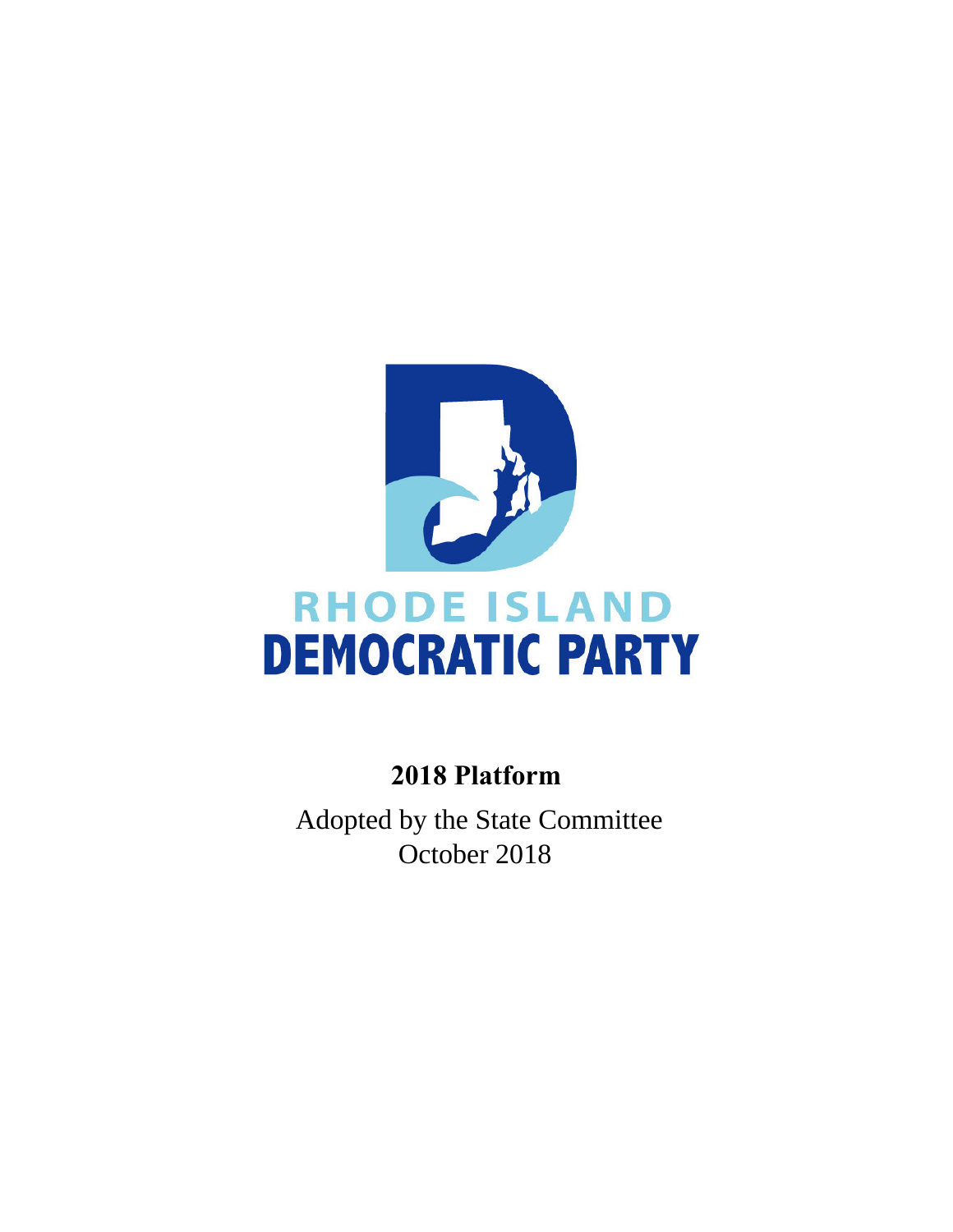# **TABLE OF CONTENTS**

| PUBLIC SAFETY AND CRIMINAL JUSTICE REFORM9 |  |
|--------------------------------------------|--|
|                                            |  |
|                                            |  |
|                                            |  |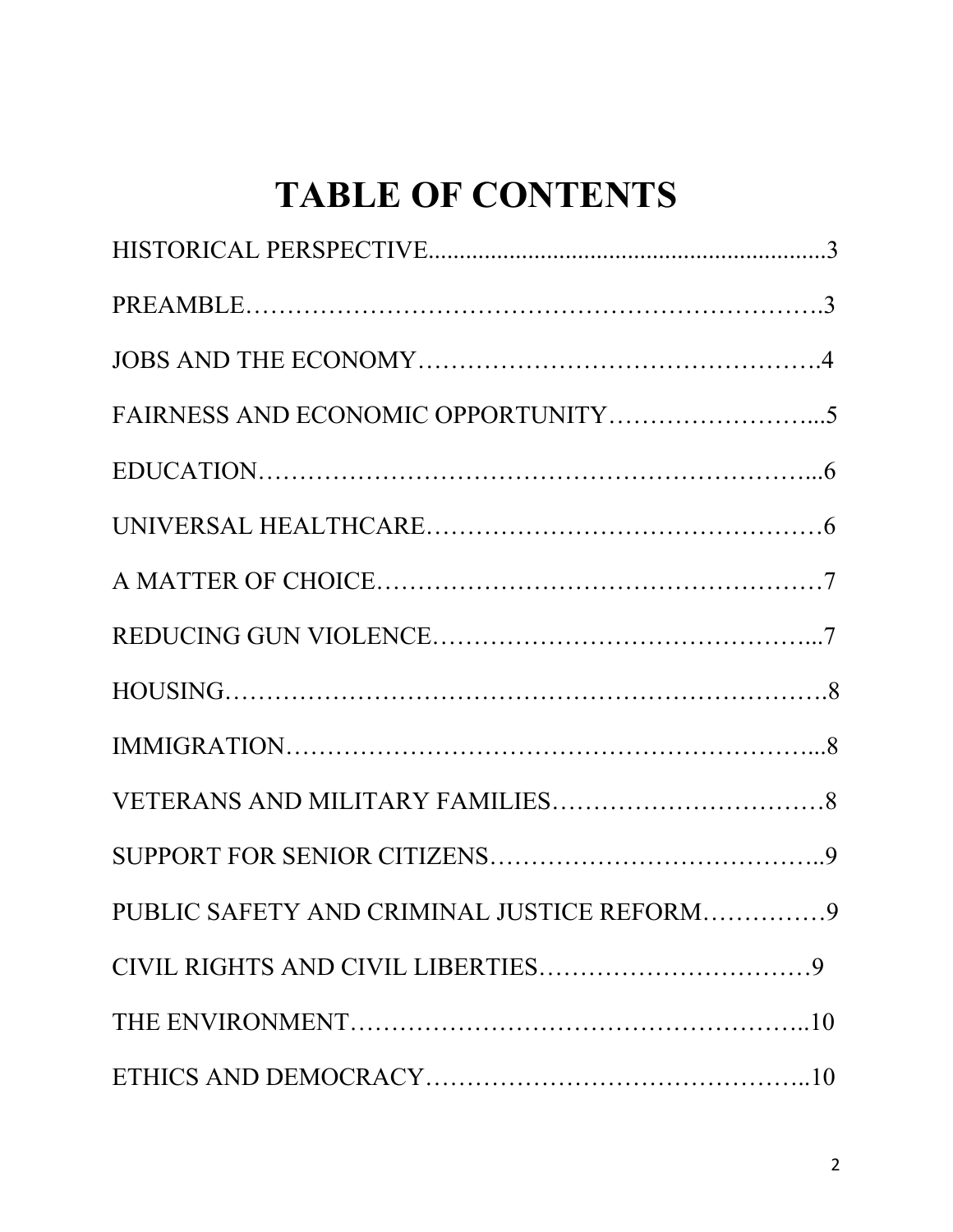# **HISTORICAL PERSPECTIVE**

Rhode Island Democrats embrace the tenets upon which the state was founded: independence and freedom from persecution. The spirit that lead our great state to be the first colony to renounce the British crown is with us today as we continue our fight *for the people*.

In all our actions we strive to recall the words of our founder, Roger Williams, who was the first American to advocate genuine political democracy: "The sovereign power of all civil authority is founded in the consent of the people."

Rhode Island Democrats continue to build a better state for all, placing a priority on the development of individual potential—regardless of zip code—and the preservation of our collective freedoms. This platform is our statement of principles and positions. As Democratic activists and elected officials, we seek to embrace the goals set forth in this Party platform.

#### **PREAMBLE**

The Rhode Island Democratic Party is a party of progress, willing and committed to taking action on behalf of the people of Rhode Island in order to ensure that everyone in our state has the chance to reach their potential. We believe in preserving open, honest, and efficient government that is responsive to the needs of the Rhode Island citizen: a government of honesty and integrity that can adapt to the ever-changing political environment of Rhode Island. To that end, we shall put forth leaders that the public can trust and hold to the highest ethical standards. In doing so, our Party will restore Rhode Island's faith in its public servants.

The Democratic Party will always remain active in the quest for economic growth and opportunity. We will continue the work of ushering in new jobs for Rhode Islanders and protect the working men and women of this state, and help ensure a decent standard of living for the Rhode Island family. We will continue the drive to strengthen the school systems of this state so as to provide Rhode Island with a skilled and motivated workforce.

We believe every Rhode Islander must have health care, and our Party will work with national leaders to make this plan a reality. Health care reform must address the problem of cost so as to provide a system that is affordable to every Rhode Islander. The Democratic Party will continue the battle to protect a woman's right to choose. We shall never relinquish our commitment to the senior citizens of this state in need of care and assistance. Our commitment will remain strong to the financially disadvantaged and those left on the fringes of society due to a cycle of poverty and/or discrimination.

We will take action to preserve and protect the rights of each and every Rhode Islander regardless of race, gender, ethnicity, sexual orientation or gender identity or expression and religion.

These are the values of the Rhode Island State Democratic Party.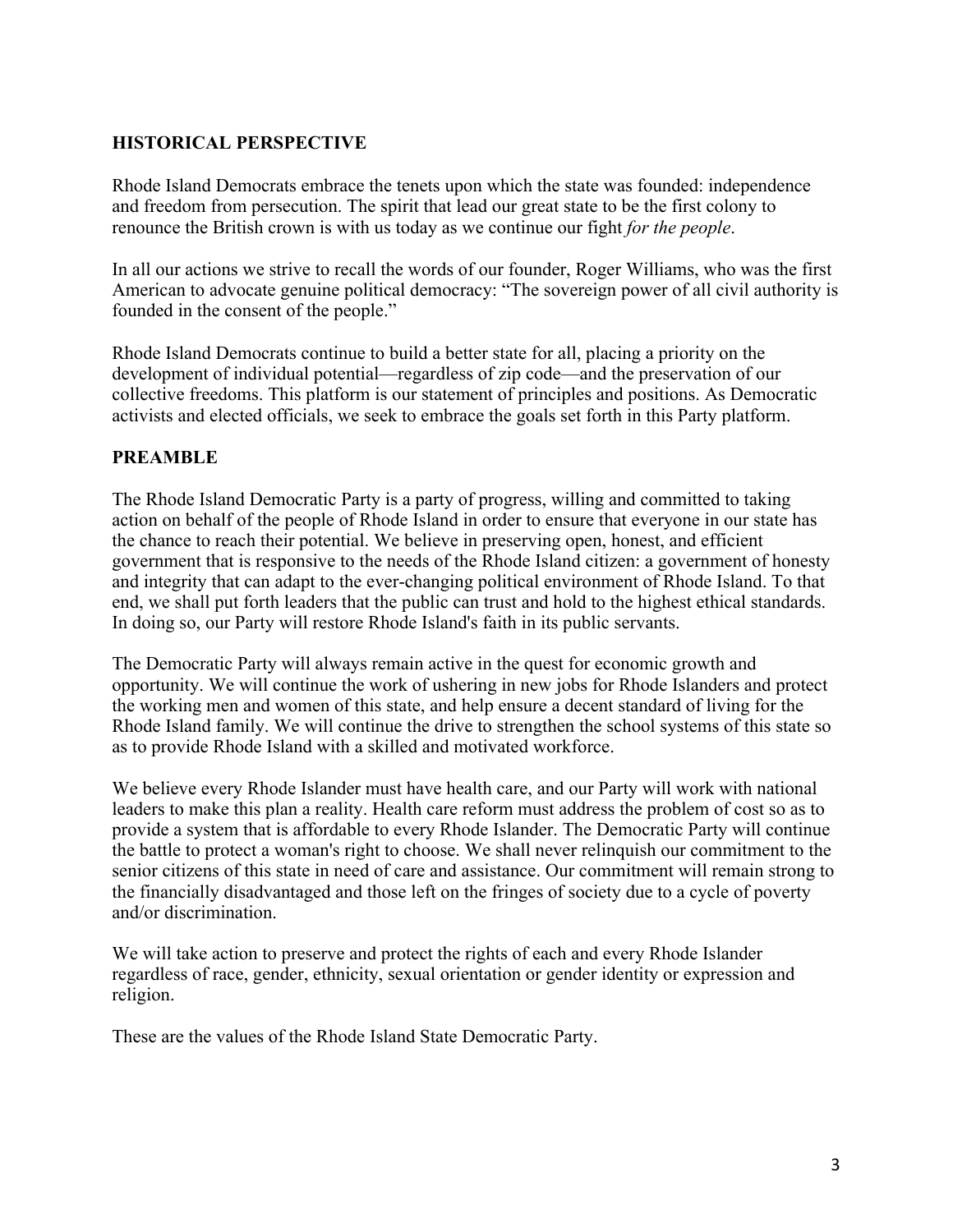#### **JOBS AND THE ECONOMY**

One of the major components of the Rhode Island Democratic Platform is to increase the number of good jobs available to the citizens of Rhode Island. We must make this state a desirable place to do business and generate a reasonable profit.

Our Party believes that a well-educated, motivated workforce and a level playing field in the realm of employment are key to attracting new business and building a sustainable economy.

We believe that learning the fundamentals early is important. We should not train our children for just one job, but give them the tools to pursue any job opportunity in our global economy. By stressing in our schools the basics of reading, writing and analytical thinking, our workforce becomes not only adaptable, but also highly productive. The basics of schooling should include making post-secondary education available and affordable to all. We support targeted tax cuts that will help make college degrees as common as high school diplomas.

Our Party knows that nothing is more important than creating good-paying jobs that can support a middle-class life—from nurses, firefighters, and teachers to construction workers, factory workers, and small business owners. That is why we are committed to doing everything we can to build a full employment economy, where everyone has a job that pays enough to raise a family and live in dignity with a sense of purpose. Rhode Island Democrats will build strong, sustained, shared economic growth.

We know that when our nation comes together, we can do amazing things. In the last century, our leaders came together across the aisle to electrify the nation, build the Interstate Highway System, support groundbreaking research in medicine, science, and communications, and send a man to the moon. When we are bold and ambitious, we can do big things and make our economy stronger for decades to come.

If we are serious about reversing the decline of the middle class, we need major investments to rebuild our crumbling infrastructure and put Rhode Islanders back to work in decent paying jobs in both the public and private sectors. The climate emergency and the need to expand the middle class demand that we make the most ambitious investment in infrastructure since President Eisenhower created the interstate highway system. We will put Rhode Islanders to work updating and expanding our roads, bridges, public transit, airports, and passenger and freight rail lines. We will build 21st century energy and water systems, modernize our schools, and continue to support the expansion of high-speed broadband networks. We will protect communities from the impact of climate change and help them to mitigate its effects by investing in green and resilient infrastructure thereby helping our environment and fostering new jobs and industry.

Our Party believes one of the best ways to innovate, prosper, and create good-paying jobs is to make more in America, which is why we firmly support Rhode Island manufacturing with a "Make it in America" plan. We must revitalize our hard-hit manufacturing sector and create thriving hubs of manufacturing and innovation – leveraging the talent located at our world class colleges and universities.

Our Party will help Rhode Island workers compete for jobs and investments in clean energy, high-tech products, internet technology products, and advanced manufacturing and vehicles. We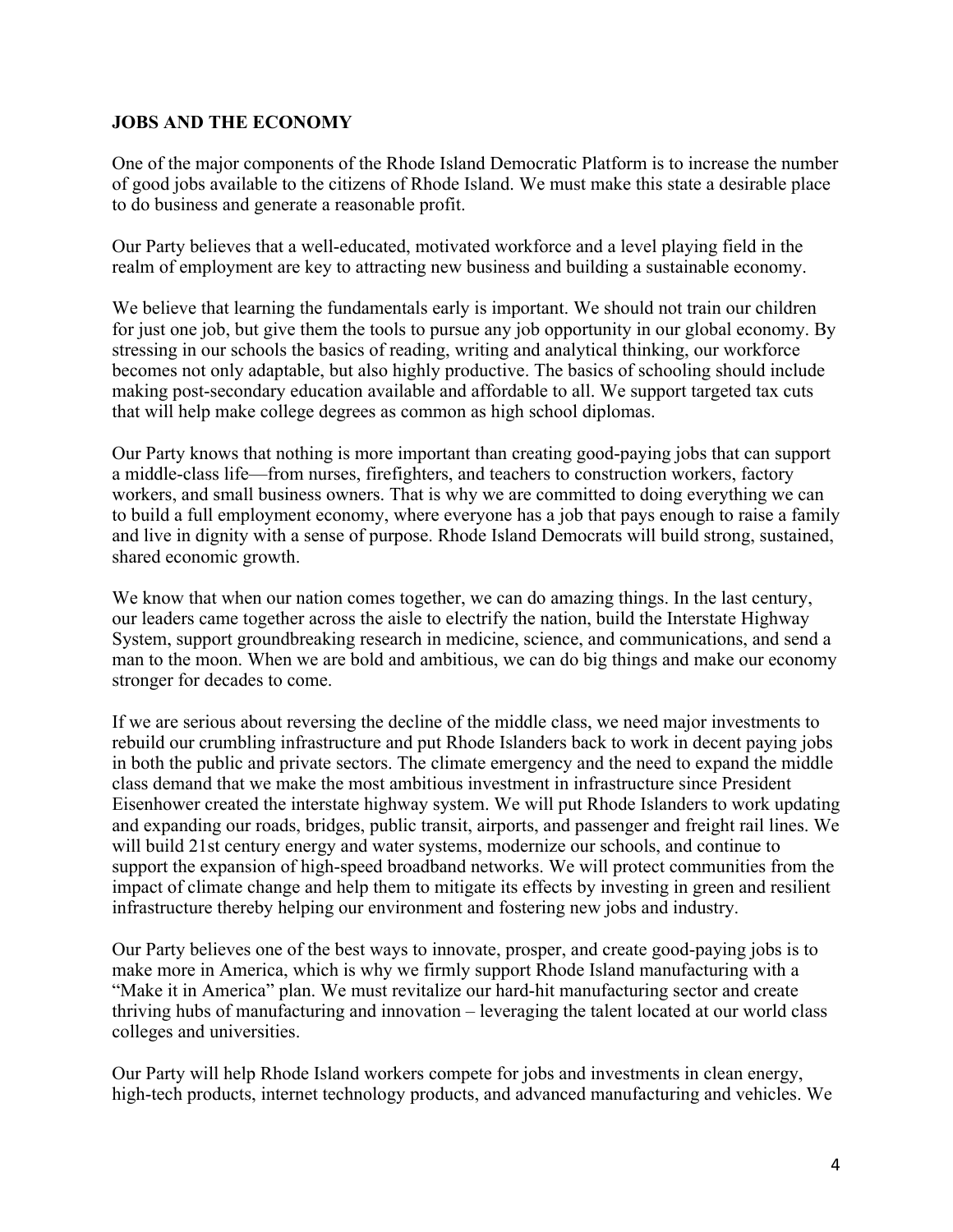must make manufacturing more internationally competitive by making it the greenest and most efficient in the world, including by investing in industrial energy efficiency.

Rhode Island Democrats support ambitious public and private investments in science, technology, and research. We are focused on creating good jobs in communities across America. Entrepreneurship and innovation are fundamental to our future economic growth—in the information technology (IT) industry as well as energy, manufacturing, transportation, health, retail, services, and countless other sectors. We will nurture the next generation of scientists, engineers, and entrepreneurs, especially women and people of color, to make sure our state and our nation continue to out-compete and out-innovate the rest of the world with our bold innovation agenda.

The Rhode Island Democratic Party will make it easier to start and grow a small business in our great state. By supporting small business and entrepreneurship, we can grow jobs faster in Rhode Island. We will cut the red tape that holds back small businesses and entrepreneurs. We will open up access to credit because we know that small businesses are some of the best job creators in our country. Rhode Island Democrats also realize the critical importance of small businesses as engines of opportunity for women, people of color, tribes, and people in rural America, and will work to nurture entrepreneurship.

# **FAIRNESS AND ECONOMIC OPPORTUNITY**

Democrats believe we must break down the barriers holding Rhode Islanders back and restore the basic bargain that built Rhode Island's middle class: If you work hard and play by the rules, you can get ahead and stay ahead. Too many Rhode Islanders are living paycheck to paycheck, and the hallmarks of a middle class life—owning a home, having access to affordable and quality childcare, paid family and medical leave, retiring with dignity—feel out of reach. The Rhode Island Democratic Party understands that supporting workers through higher wages, workplace protections, policies to balance work and family, and other investments will help rebuild our middle class for the 21st century.

Our Party believes that no one who works full time should have to raise a family in poverty. We support the goal that all Rhode Islanders should earn at least \$15 an hour, and we are committed to raising the minimum wage to a living wage and ensuring equal pay, regardless of gender. Democrats also believe that no Rhode Islander should have to choose between a paycheck and caring for their own health or the health of a loved one, and we support the right of all workers to earn a reasonable number of paid sick days. We recognize that 3 since the Great Recession, most new income and wealth in our country has gone to the top one percent. We are committed to reversing this growing inequality, and believe in tax policies that support the middle class and that do not sacrifice working families for the sake of the wealthy few.

As Democrats, we believe the right to collectively bargain is essential so that working men and women have the strength to improve their living standards, provide for their families, and contribute to building a strong and vibrant middle class. We believe that government, at its best, supports and protects the rights of workers and support the rights of all public and private sector workers to organize in order to collectively bargain for livable wages, fair benefits, and safe working conditions. To that end, we believe so-called "right to work" laws are wrong for all workers and oppose any effort to enact such laws in Rhode Island. We vigorously oppose efforts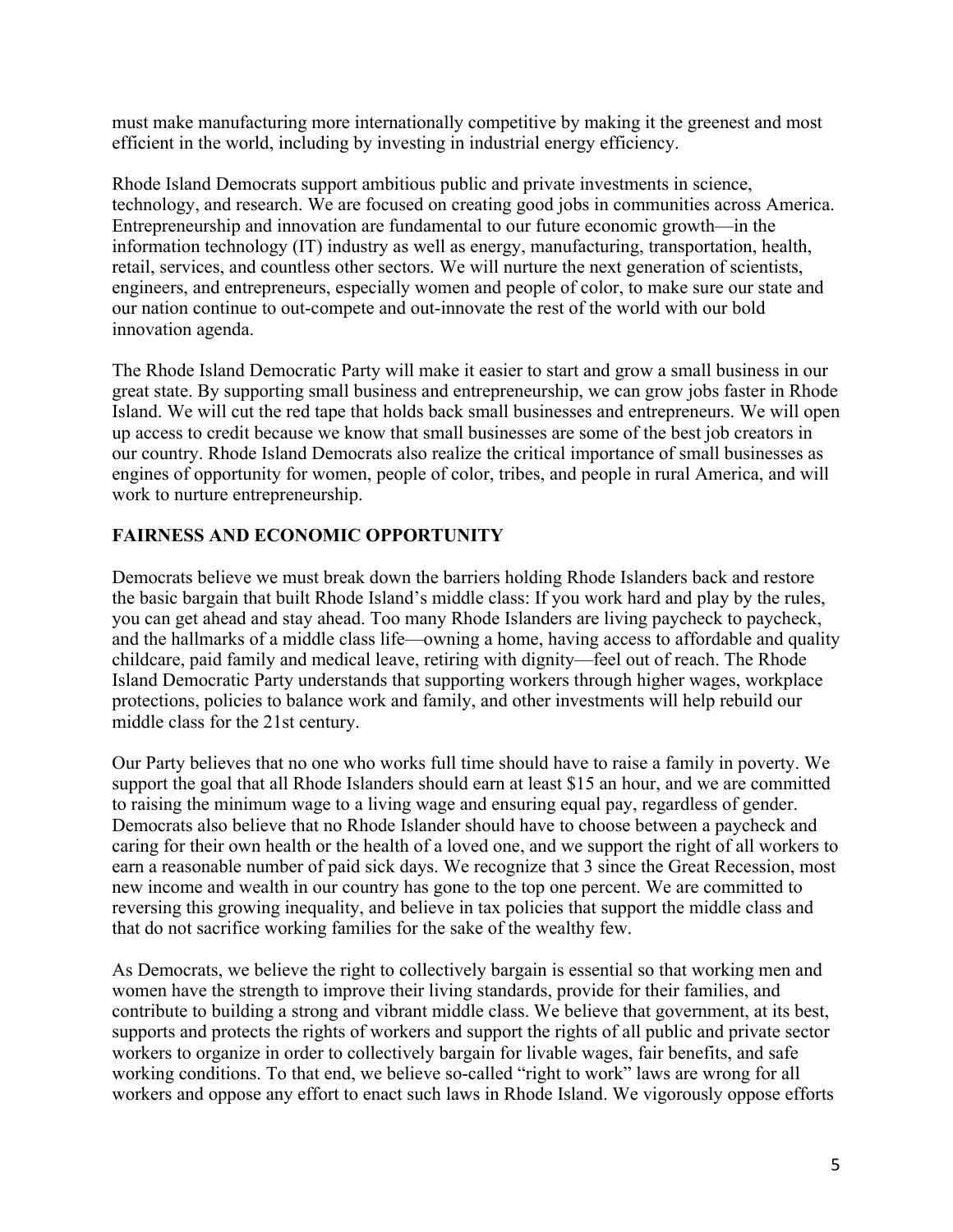that would eliminate dues check-off procedures, roll-back prevailing wage standards, abolish fair share requirements, efforts to roll back federal overtime rules and other measures designed to restrict workers' rights.

# **EDUCATION**

Our Party believes that every child, no matter who they are, how much their families earn, or where they live, should have access to a high-quality education, from preschool to all day kindergarten through high school and beyond. This education should be provided in structurally sound, well maintained buildings with up to date technology.

Our Party believes all Rhode Islanders should have the opportunity to pursue higher education regardless of ability to pay. Democrats are unified in their strong belief that every student should be able to graduate from college debt-free, and working families should be able to attend public colleges and universities tuition-free.

As we make college affordable for future students, we will not forget about the millions of college graduates and their families who bear unsustainable levels of student debt and who need help right now. Democrats support programs that allow refinancing of that debt to accelerate payoffs and lower interest rates so that college graduates and their families will have more resources available for housing, medical care and consumer spending to help get Rhode Island's economy moving again.

We recognize and honor all of the professionals who work in public schools to support students' education — teachers, education support professionals, and specialized staff. We know that good teachers are essential to improving student learning and helping all students to meet high academic standards. We will bring stakeholders together to lift up and trust our educators, continually build their capacity, and ensure that our schools are safe, welcoming, collaborative, and well-resourced places for our students, educators, and communities.

# **UNIVERSAL HEALTH CARE**

We believe that health care is a right for all Rhode Islanders and not just a privilege. We need to improve our health care system to make this a reality. There are too many people who are still unable to receive the appropriate health care that they need. We can and must do better. By lowering overhead, improving education and providing affordable access and care we will save millions of dollars and keep costs down for subscribers. We also believe that we can lower health care costs by consolidating overhead and administration expenses, reducing duplicative processes and streamlining the system, including a public option, if available. We support the ongoing training of health care professionals and online access to medical cards and statements for patients and their caregivers. And, our Party believes that we must be fair to those who care and ensure that all direct care professionals in the health care field are paid a living wage.

We support Rhode Islanders living healthier and longer lives by having easier access to wellness programs and easier and better coverage for physical therapy, chiropractic services, acupuncture, nutrition counseling and exercise programs such as yoga. We support localized community health care centers as a way to improve services and help to keep costs down – especially with the inclusion of nutritionists, mental health counselors and affordable dental care. We believe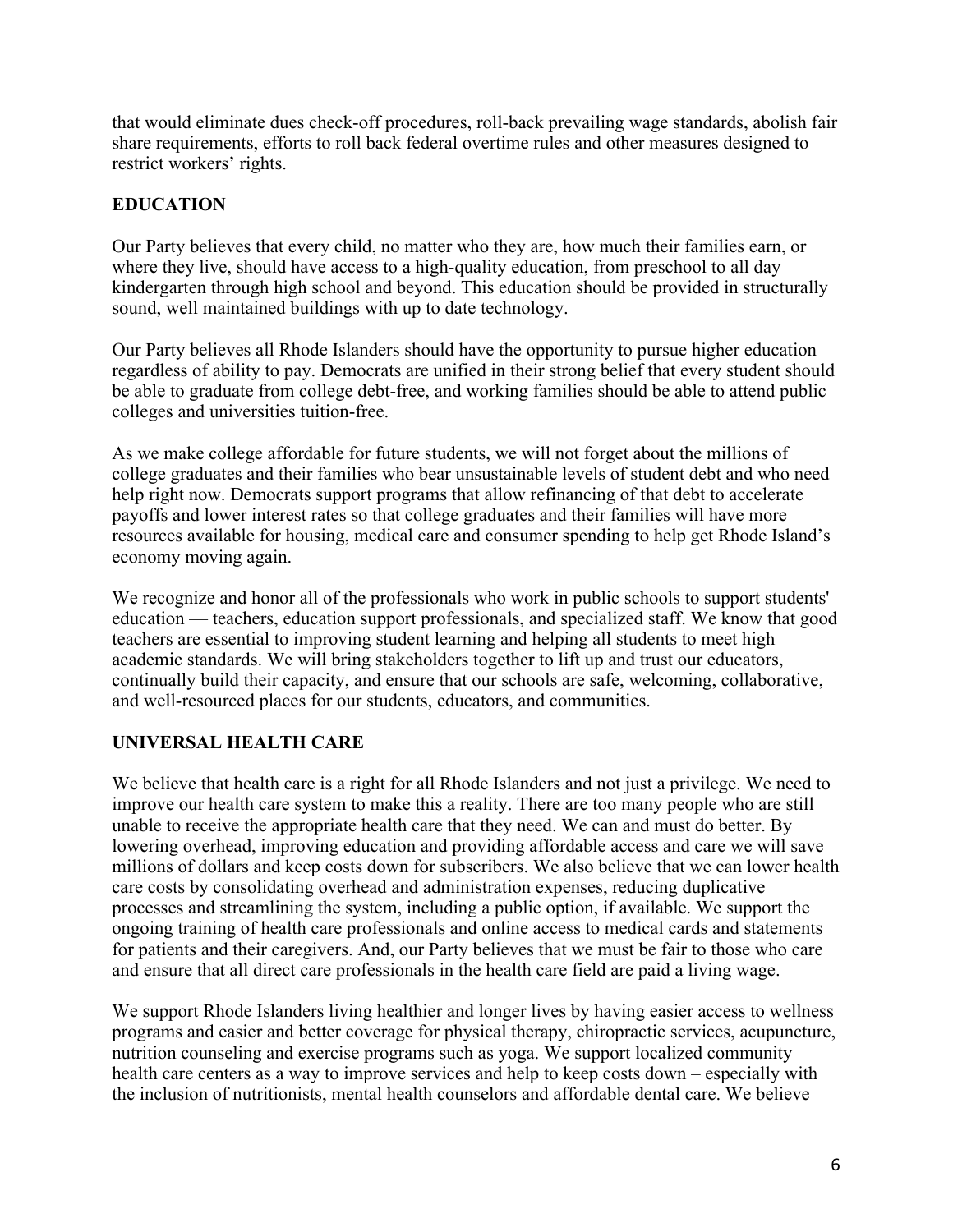that Rhode Island's LGBT community must be able to access all services that they need for a healthy lifestyle and these services need to be welcoming and non-judgmental. And, we support more quality and affordable choices for pregnancy and giving birth including alternative options such as midwifery and doulas.

We believe that we must urgently combat the heroin overdose epidemic and addictions to opiates, alcohol and other drugs and we urge our insurance companies to do more. We must reduce our society's addiction to prescription drugs, which are often the gateway to illegal drugs, and increase access to alternative pain relievers. We support efforts to reduce, especially with our teens, the harmful effects of all tobacco and e-cigarette products. And we believe in robust funding and support for addiction and recovery programs, which are rebuilding lives and families.

Our Party believes that we must treat mental health issues with the same care and seriousness that we treat issues of physical health, by supporting a robust mental health workforce, and promoting better integration of the behavioral and general health care systems. Recognizing that maintaining good mental health is critical to all people, including young people's health and development, we will work with health professionals to ensure that all children have access to mental health care.

# **A MATTER OF CHOICE**

As Democrats, we stand behind the right of every woman to make reproductive medical decisions about her own body in consultation with her doctor, without governmental prohibitions or burdensome restrictions, consistent with Roe v. Wade. We view a woman's right to choose as a private matter, which is a fundamental liberty protected by the United States Constitution. Therefore, we will fight to protect a woman's right and a family's right to seek medical care wherever they wish, regardless of ability to pay, and we support laws designed to protect that right. Further, we support efforts to improve contraceptive access and research, family planning and policies that support healthy child bearing and strong parenting skills.

# **REDUCING GUN VIOLENCE**

As Democrats, we respect the Constitution's Second Amendment and its guaranteed rights for law-abiding citizens to keep and bear arms. At the same time, we recognize that there is a serious issue with gun violence in our country, and we support regulations regarding the safe use of firearms. We are proud of the thoughtful work that has been done in our state to ensure the safety of our children and our communities and we support passage of other common sense measures aimed at protecting the public from individuals who have demonstrated their inability to possess a firearm without putting others around them in danger. We believe that we must provide the public with the tools to be proactive partners with law enforcement to reduce gun violence. To keep our communities safe, Rhode Island Democrats insist that Congress enact legislation to require unlicensed gun sellers at gun shows and private gun dealers to conduct the same instant background checks that licensed dealers need to conduct using the National Criminal Instant Background Check System. Additionally, we support laws that protects our children and our families and will work to support common sense gun violence prevention measures. Finally, because we view gun violence as a public health issue, we also call on Congress to pass legislation allowing the Centers for Disease Control to study this issue.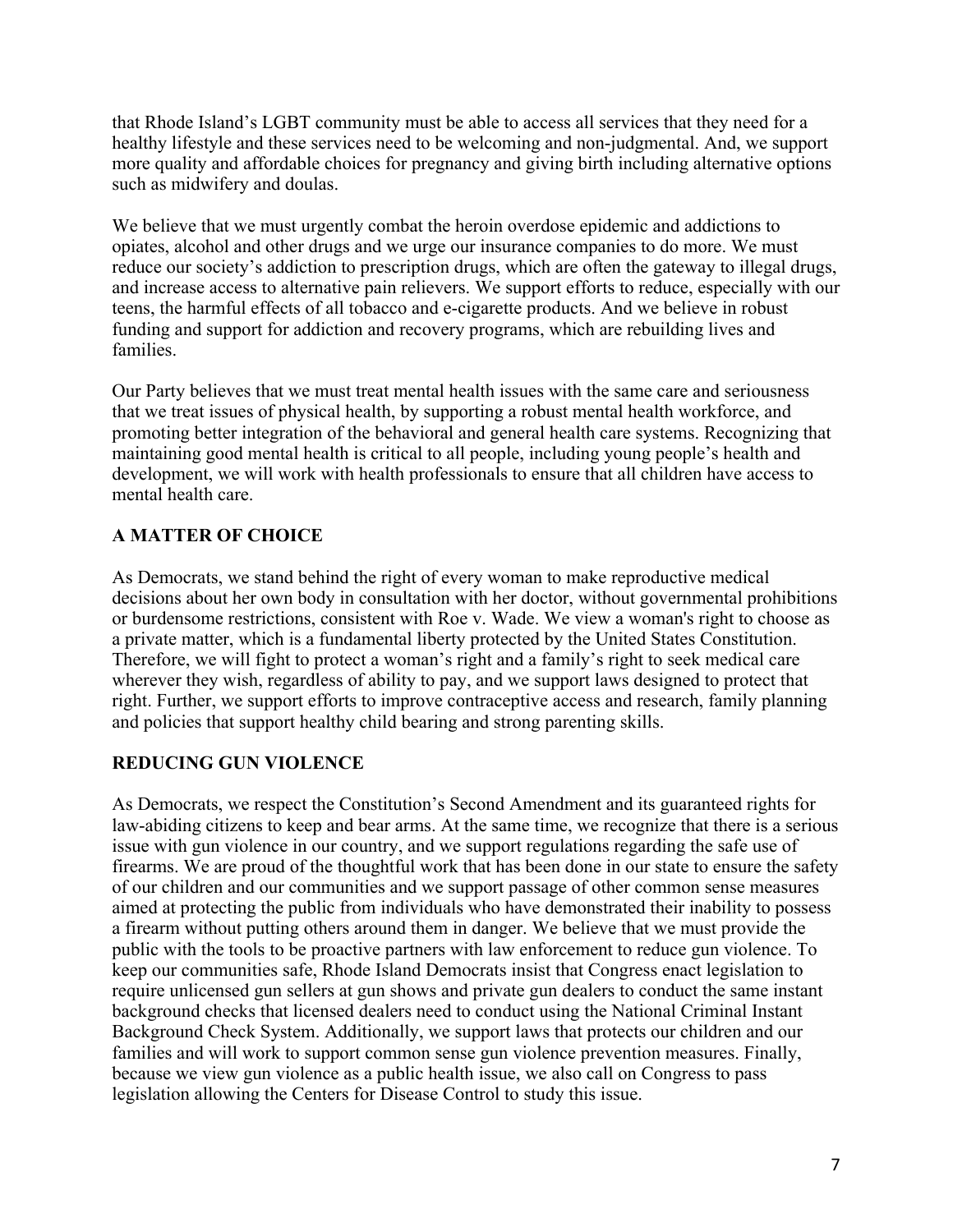# **HOUSING**

All Rhode Islanders deserve to live in safe, quality homes that do not consume more than onethird of their household budgets.

The Democratic Party supports an integrated approach to housing policy that ensures a variety of housing choices so that all Rhode Islanders can live in healthy quality homes in vibrant and thriving neighborhoods. We support programs that facilitate home ownership for first-time homeowners, that provide safe, supportive housing for homeless veterans and that offers options to seniors looking to downsize. We support affordable rental programs for Rhode Islanders such as efforts to rehabilitate abandoned and blighted housing. And, because of the connection between housing stability and success in school, we support policies that ensure that all Rhode Island children have stable, safe, lead-free, healthy housing that their families can afford without sacrificing nutritious food or health care in order to pay the rent or the mortgage.

Because diverse communities are healthy, stable communities, we support policies that foster diverse housing options in all of Rhode Island's thirty-nine cities and towns.

# **IMMIGRATION**

Since its inception immigrants have played the key role in the development of the United States. Today we, as Rhode Island Democrats, believe that those seeking a better life in the United States should be treated with respect and dignity. We support comprehensive immigration reform, which includes improving border security, and prioritizing those who pose a threat to the safety of our communities, not hardworking families who are contributing to their communities. We oppose enforcement of the current immigration laws leading to the absurd result of families being separated at the border. Moreover, we should put a stop to raids and roundups of children and families, along with the deportation of those who served in our armed forces (and their immediate family members). We want to see Congress create a faster path to citizenship for veterans and those who legally seek asylum. We oppose any religious tests to bar immigrants or refugees from entering the United States. Rhode Island Democrats overwhelmingly support programs such as the Deferred Action for Childhood Arrivals (DACA), and we seek to help residents of our state on the path to citizenship who are here with Temporary Protected Status (TPS).

# **VETERANS AND MILITARY FAMILIES**

Our Party believes that our state and our nation have a sacred, moral responsibility to keep faith with all our veterans and wounded warriors. We must take care of those who have put their lives on the line to defend us. That is why we will push for more educational benefits and job training, end chronic homelessness and combat suicide, and reintegration. We will fight for every veteran to have timely access to high - quality health care and timely processing of claims and appeals. Rhode Island Democrats will support military families with jobs, education, childcare, and health care. We will promote family - friendly policies and champion efforts to care for our military family members, especially for the spouses and children who have to rebuild their lives after the loss of a loved one or life - altering injury or disability.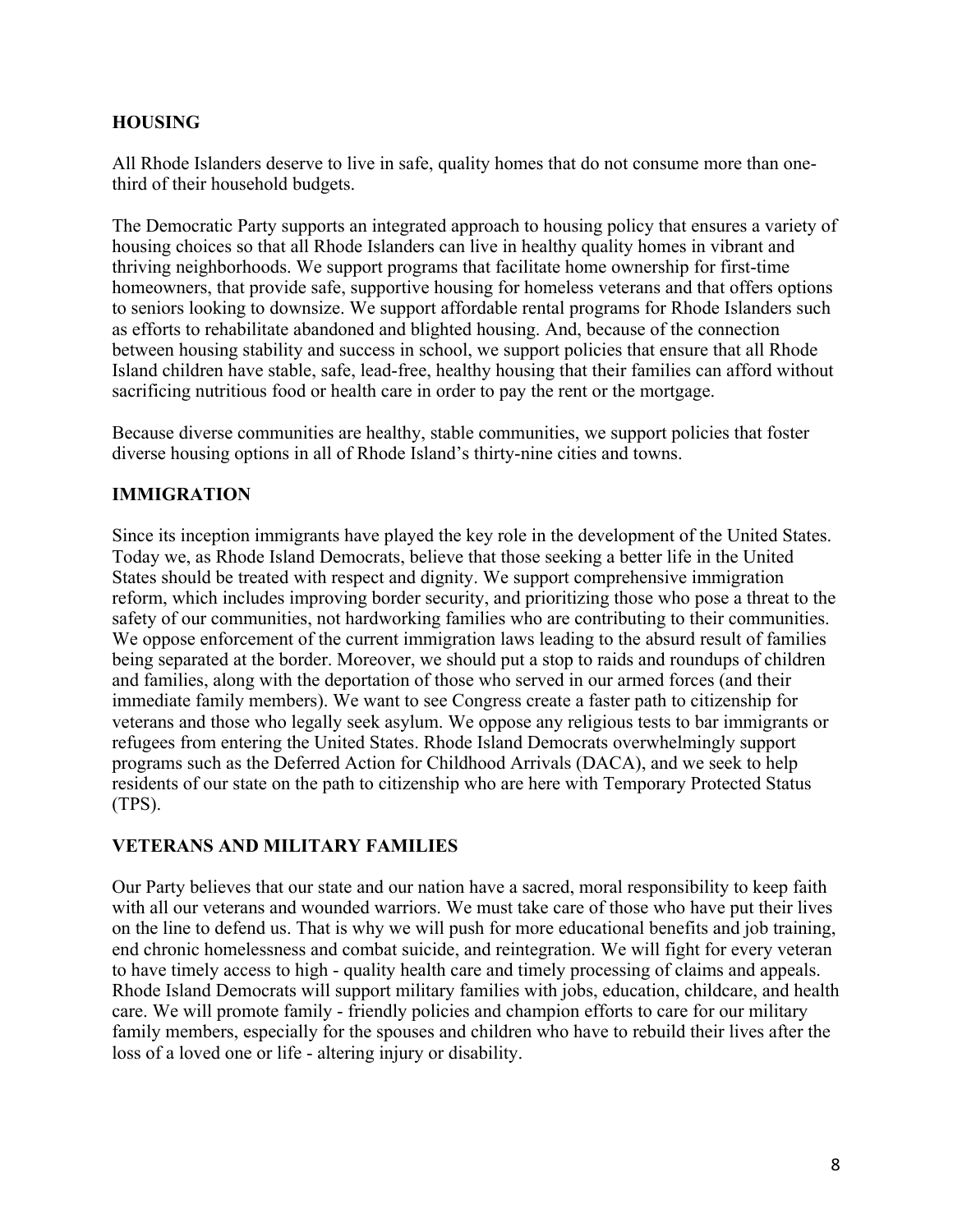#### **SUPPORT FOR SENIOR CITIZENS**

Rhode Island Democrats are committed to ensure that seniors do not have to choose between putting food on the table, keeping a roof over their heads, or buying the medication that they need to stay healthy. Rhode Island Democrats are committed to programs that provide income security for senior citizens, including federal efforts to protect and expand Social Security and state efforts to protect pensions when pension plans are in distress.

We strongly support the federal Older Americans Act, which funds critical programs to help seniors remain independent in their own homes and communities. We support policies that strengthen and expand the home care workforce, give seniors and people with disabilities access to quality, affordable long-term care, services, and supports, and ensure that all of these resources are readily available at home or in the community. We are also committed to policies and programs that address the growing problems of elder abuse, neglect, and exploitation.

# **PUBLIC SAFETY AND CRIMINAL JUSTICE REFORM**

Democrats believe in a fair and impartial criminal justice system that strives to rehabilitate incarcerated individuals and reunite them with their communities in a way that decreases recidivism and promotes positive and lasting lifestyle changes. We understand that our current system of mass incarceration and our excessive probation rate are not effectively achieving these goals, despite great taxpayer expense. We support efforts to reduce the growth in our incarcerated population by prioritizing probation supervision resources and expanding funding to community-based programs with the goal of reducing recidivism.

We also recognize that our current system disproportionately criminalizes communities of color. Rhode Islanders of color face more surveillance in their communities and greater obstacles within the criminal justice system, and we are committed to striving for racial justice at every level of our criminal justice system.

The Rhode Island Democratic Party supports efforts to work with our local law enforcement agencies to foster lasting and quality relationships between the communities they serve and their departments. We believe it is possible to respect and honor our police officers who bravely serve and protect our state while also insisting upon a culture of collaboration, cooperation and respect for those they have sworn to protect and serve.

# **CIVIL RIGHTS AND CIVIL LIBERTIES**

The Rhode Island Democratic Party believes in equal rights and equitable treatment of all, regardless of race, color, religion, creed, national origin, sex, sexual orientation, gender identity, ancestry, place of birth, age, physical or mental condition, military service, or economic status. Democrats believe discrimination, of any kind, is contrary to the ideals of American equality and freedom and has no place in our society and communities. Since our beginning, Rhode Island has been a leader in civil rights for its citizens from religion to marriage equality. We believe all Rhode Islanders have the unequivocal right to thrive and prosper economically, socially, culturally, and politically within our state and we strive to ensure local and state government works for all.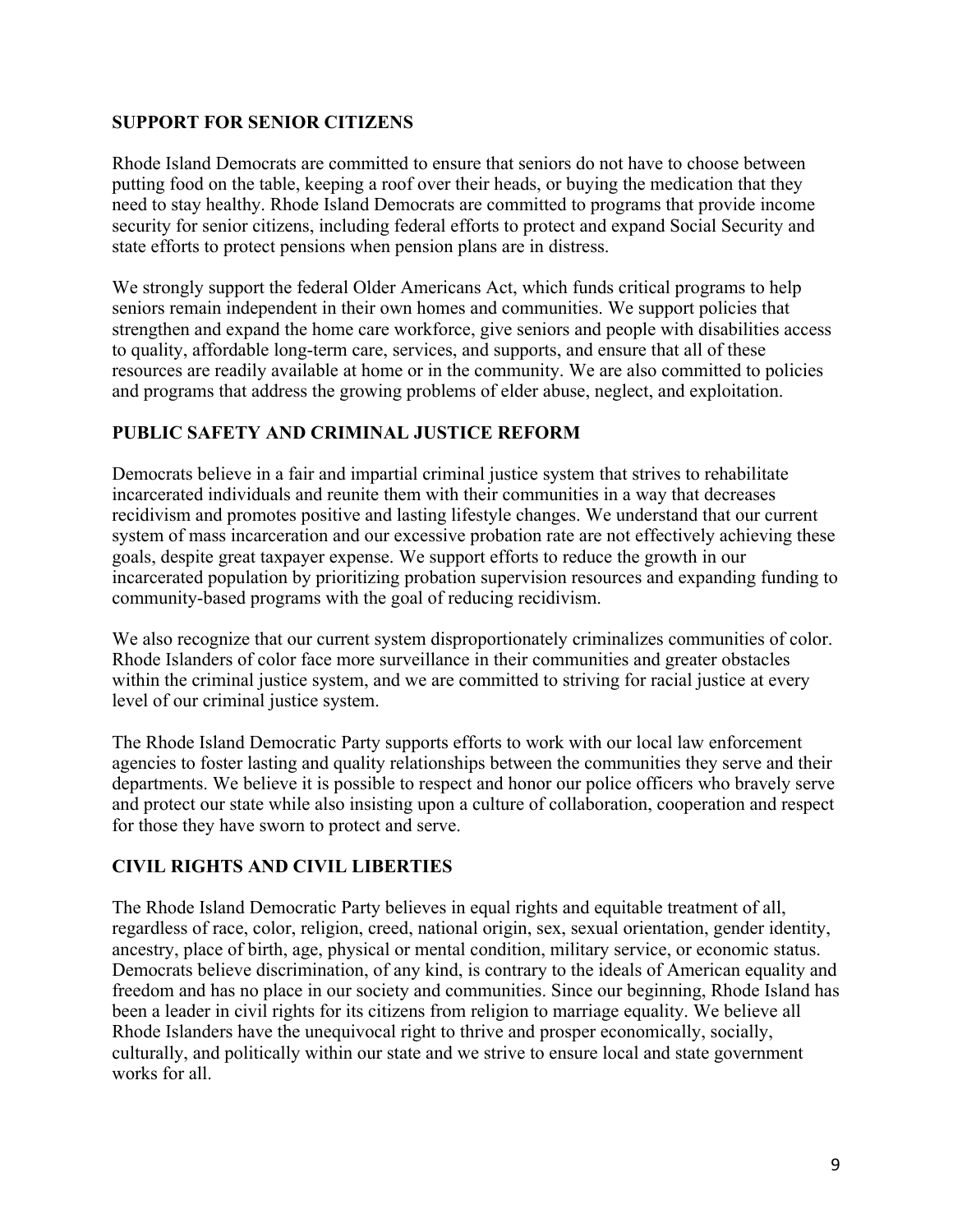#### **THE ENVIRONMENT**

Climate change is an existential threat to our state and a defining challenge of our time. Already, municipalities from Newport to Westerly are impacted by rising seas and flooding is growing more severe across our state. The best science tells us that without ambitious, immediate action across our economy to cut carbon pollution and other greenhouse gases, all of these impacts will be far worse in the future. We cannot leave our children a Rhode Island that has been profoundly damaged.

The Rhode Island Democratic Party has a deep commitment to tackling the climate challenge, reducing greenhouse gas emissions, and creating good-paying middle class jobs in the process. We support the goals of the Resilient Rhode Island Act, and believe our state must be running entirely on clean energy by mid-century. We will take bold steps to slash carbon pollution and protect clean air, ensure no Rhode Islanders are left behind as we accelerate the transition to a clean energy economy, and be responsible stewards of our natural resources and our public lands and waters. Our Party rejects the notion that we have to choose between protecting our environment and creating good-paying jobs. We can and we will do both.

In order to achieve these ambitious goals, the Rhode Island Democratic Party is committed to supporting the growth of new renewable energy projects. While we will not get to 100% clean energy overnight, we understand that we will never get there if we continue to invest in massive fossil fuel infrastructure projects that increase our emissions. Rhode Island's offshore wind farm, the first in the country, showcased Rhode Island as a leader in this clean energy transition. Our Party believes these projects are the future of energy policy in Rhode Island, and we are committed to prioritizing them over proposals for dirtier and more dangerous fossil fuel investments.

Rhode Island Democrats believe that state government should lead by example, which is why we support taking steps to power the government with 100 percent clean electricity. We also believe that carbon dioxide, methane, and other greenhouse gases should be priced to reflect their negative externalities, and to accelerate the transition to a clean energy economy and help to meet our climate goals. We will work to expand access to cost-saving renewable energy by lowincome households, create good-paying jobs in communities that have struggled with energy poverty, and oppose efforts by utilities to limit consumer choice or slow clean energy deployment.

# **ETHICS AND DEMOCRACY**

Our Party believes that public officials should be held to the highest standards of integrity and accountability. We believe that government should be open and inclusive. We know that preserving the public's trust in government is critically important to the future of our democracy. As such, we support public hearings and other opportunities for citizens to influence the legislative process; developing and utilizing accessible technologies to allow citizens to more directly interface with government and public services; introducing and ratifying a Constitutional Amendment to overturn the Supreme Court's decision in Citizens United v. Federal Election Commission; strong Ethics reforms that maintain the integrity of government. We also support ensuring that the public has convenient, inexpensive, and quick access to all public documents, at